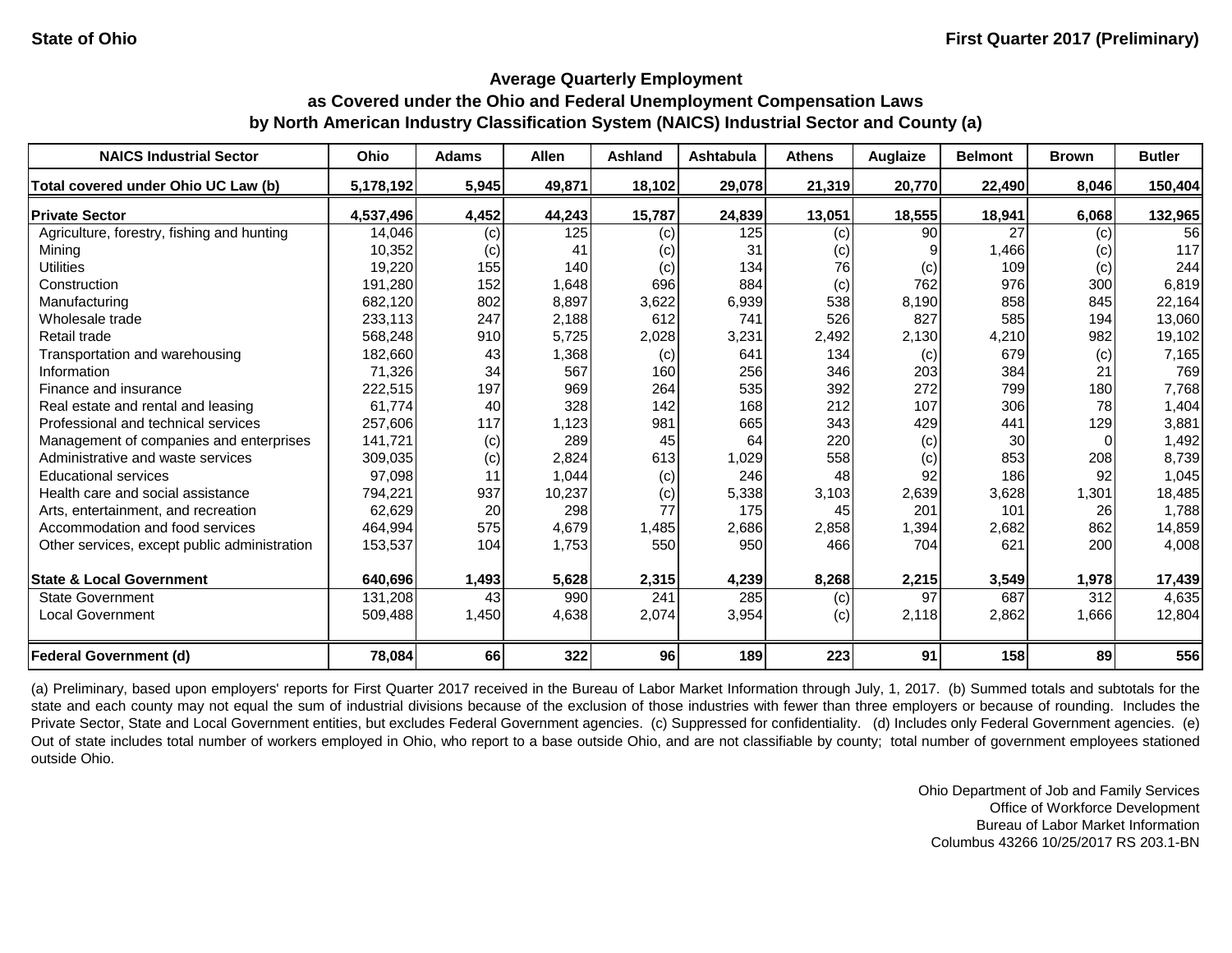| <b>NAICS Industrial Sector</b>               | Carroll  | Champaign | <b>Clark</b> | <b>Clermont</b> | <b>Clinton</b> | Columbiana | Coshocton | Crawford | Cuyahoga | <b>Darke</b> |
|----------------------------------------------|----------|-----------|--------------|-----------------|----------------|------------|-----------|----------|----------|--------------|
| Total covered under Ohio UC Law (b)          | 6,577    | 10,446    | 47,141       | 56,779          | 17,267         | 28,418     | 9,889     | 13,137   | 691,692  | 18,169       |
| <b>Private Sector</b>                        | 5,595    | 8,591     | 40,696       | 49,694          | 15,120         | 24,201     | 8,423     | 11,354   | 615,431  | 16,041       |
| Agriculture, forestry, fishing and hunting   |          | (c)       | 332          | (c)             | (c)            | 134        | 59        | (c)      | 155      | (c)          |
| Mining                                       | 88       | $\left( $ | 109          | (c)             | (c)            | 173        | 79        | (c)      | 404      | (c)          |
| <b>Utilities</b>                             | 45       | (c)       | (c)          | 339             | (c)            | (c)        | 290       | (c)      | 1,515    | 51           |
| Construction                                 | 996      | 367       | 916          | 2,991           | 236            | 902        | 222       | 391      | 18,401   | 825          |
| Manufacturing                                | 1,296    | 3,611     | 7,003        | 5,962           | 3,375          | 5,979      | 2,588     | 2,654    | 66,442   | 4,768        |
| Wholesale trade                              | 171      | (c)       | (c)          | 1,715           | (c)            | (c)        | 143       | 466      | 33,357   | 980          |
| Retail trade                                 | 734      | 972       | 5,371        | 9,575           | 1,576          | 3,912      | .218      | 1,331    | 61,298   | 1,849        |
| Transportation and warehousing               | 285      | 253       | 2,127        | 2,288           | 3,556          | 963        | 196       | (c)      | 19,100   | 1,131        |
| Information                                  | 22       | 72        | 118          | 1,253           | 302            | 158        | 64        | 42       | 11,483   | 92           |
| Finance and insurance                        | 71       | 200       | 2,833        | 2,512           | 317            | 483        | 201       | 561      | 39,259   | 559          |
| Real estate and rental and leasing           | 144      | 63        | 455          | 768             | 133            | 200        | 54        | 60       | 13,395   | 98           |
| Professional and technical services          | 139      | (c)       | 787          | 2,793           | 181            | 414        | (c)       | 510      | 45,407   | (c)          |
| Management of companies and enterprises      |          | (c)       | 1,105        | 605             | 173            | 135        | (c)       | (c)      | 24,048   | (c)          |
| Administrative and waste services            | 139      | 411       | 2,432        | 2,787           | 641            | 1,165      | 248       | (c)      | 43,806   | 586          |
| <b>Educational services</b>                  | $\Omega$ | 180       | 696          | 470             | (c)            | 177        | 73        | (c)      | 20,386   | 47           |
| Health care and social assistance            | 694      | 823       | 7,754        | 6,181           | (c)            | 4,892      | 1,721     | (c)      | 127,177  | 2,373        |
| Arts, entertainment, and recreation          | 48       | 88        | 324          | 803             | 46             | 204        | 66        | 67       | 11,812   | 126          |
| Accommodation and food services              | 538      | 620       | 4,705        | 6,583           | 1,196          | 2,390      | 705       | 1,095    | 57,069   | 1,055        |
| Other services, except public administration | 180      | 352       | 1,688        | 1,980           | 238            | 960        | 259       | 372      | 20,917   | 528          |
| <b>State &amp; Local Government</b>          | 982      | 1,855     | 6,445        | 7,085           | 2,147          | 4,217      | 1,466     | 1,783    | 76,261   | 2,128        |
| <b>State Government</b>                      | 36       | 49        | 150          | 801             | 127            | 314        | 52        | 128      | 4,247    | 47           |
| <b>Local Government</b>                      | 946      | 1,806     | 6,295        | 6,284           | 2,020          | 3,903      | 1,414     | 1,655    | 72,014   | 2,081        |
| <b>Federal Government (d)</b>                | 45       | 64        | 564          | 369             | 127            | 618        | 76        | 81       | 16,251   | 98           |

(a) Preliminary, based upon employers' reports for First Quarter 2017 received in the Bureau of Labor Market Information through July, 1, 2017. (b) Summed totals and subtotals for the state and each county may not equal the sum of industrial divisions because of the exclusion of those industries with fewer than three employers or because of rounding. Includes the Private Sector, State and Local Government entities, but excludes Federal Government agencies. (c) Suppressed for confidentiality. (d) Includes only Federal Government agencies. (e) Out of state includes total number of workers employed in Ohio, who report to a base outside Ohio, and are not classifiable by county; total number of government employees stationed outside Ohio.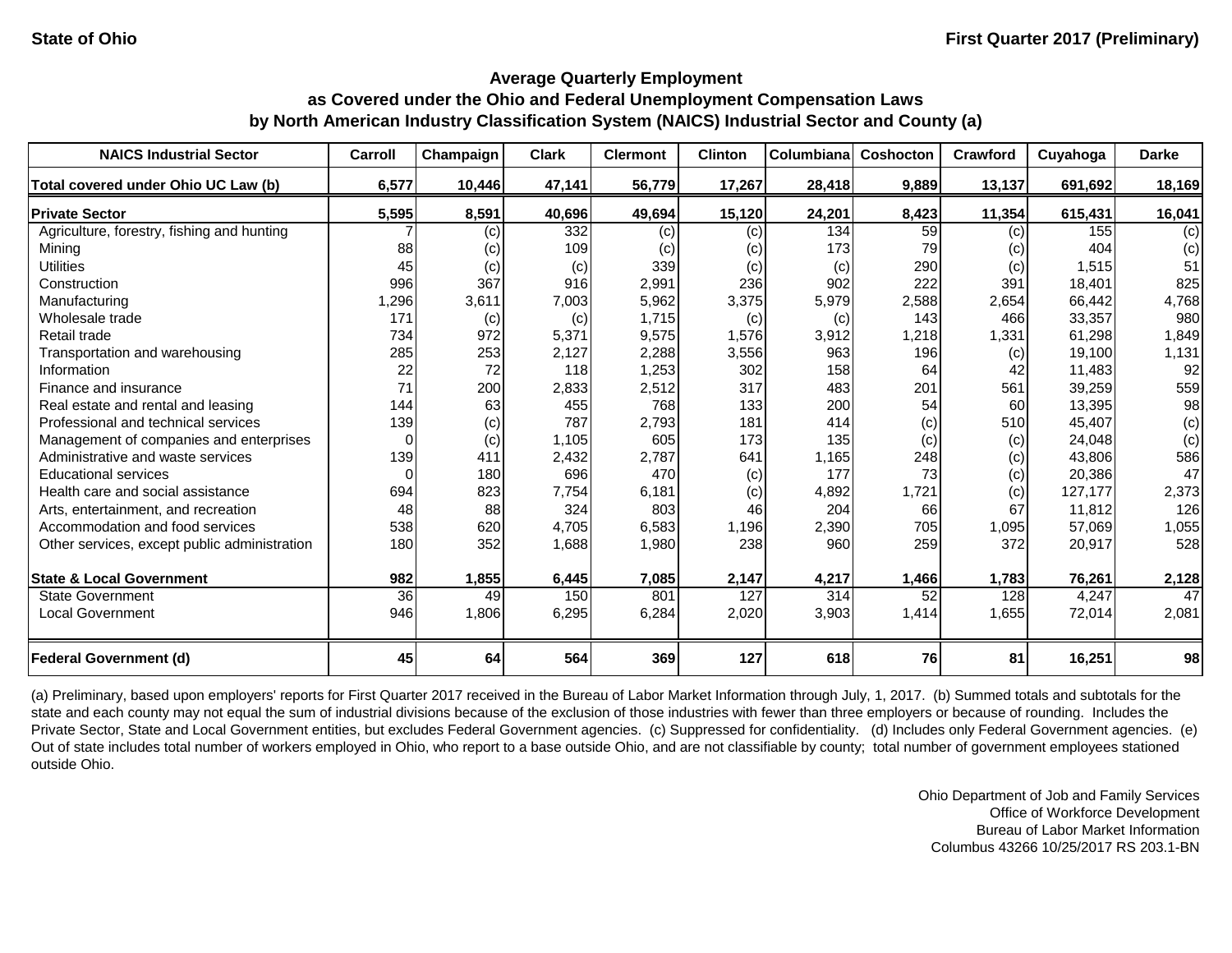| <b>NAICS Industrial Sector</b>               | <b>Defiance</b> | <b>Delaware</b> | <b>Erie</b> | <b>Fairfield</b> | <b>Fayette</b> | <b>Franklin</b> | <b>Fulton</b> | Gallia | Geauga | Greene |
|----------------------------------------------|-----------------|-----------------|-------------|------------------|----------------|-----------------|---------------|--------|--------|--------|
| Total covered under Ohio UC Law (b)          | 15,511          | 84,615          | 34,125      | 42,880           | 11,711         | 723,686         | 18,091        | 11,236 | 33,277 | 59,068 |
| <b>Private Sector</b>                        | 13,530          | 77,088          | 29,243      | 36,241           | 10,082         | 619,663         | 15,591        | 9,199  | 29,512 | 50,201 |
| Agriculture, forestry, fishing and hunting   | 212             | (c)             | (c)         | 74               | 104            | 339             | (c)           | (c)    | (c)    | (c)    |
| Mining                                       |                 | (c)             | (c)         | 36               |                | 219             | (c)           | (c)    | (c)    | (c)    |
| <b>Utilities</b>                             | (c)             | 144             | (c)         | 237              | (c)            | 3,443           | (c)           | 659    | (c)    | (c)    |
| Construction                                 | 300             | 3,080           | 859         | 1,984            | 230            | 23,844          | 600           | 450    | 1,878  | 1,357  |
| Manufacturing                                | 3,384           | 6,092           | 5,945       | 4,120            | 1,778          | 37,909          | 7,021         | 603    | 7,325  | 3,551  |
| Wholesale trade                              | (c)             | 2,219           | 991         | 883              | (c)            | 28,732          | 750           | 133    | 1,885  | 1,098  |
| Retail trade                                 | 2,334           | 12,174          | 4,690       | 6,649            | 2,513          | 73,333          | 1,670         | 1,590  | 4,456  | 10,509 |
| Transportation and warehousing               | 540             | 2,240           | (c)         | 1,171            | 1,276          | 39,117          | (c)           | 215    | (c)    | (c)    |
| Information                                  | 211             | 607             | 424         | 249              | 40             | 14,496          | 58            | 84     | 91     | 616    |
| Finance and insurance                        | 653             | 5,923           | 607         | 754              | 414            | 49,622          | 287           | 357    | 636    | 1,153  |
| Real estate and rental and leasing           | 86              | 976             | 252         | 437              | 48             | 11,219          | 87            | 35     | 202    | 522    |
| Professional and technical services          | 208             | 5,595           | 509         | 1,076            | 127            | 46,231          | (c)           | 97     | 1,095  | 8,221  |
| Management of companies and enterprises      | 67              | 10,351          | 203         | 190              | 0              | 24,276          | (c)           | (c)    | 226    | 985    |
| Administrative and waste services            | 516             | 3,931           | 694         | 3,014            | 516            | 53,123          | 285           | (c)    | 1,481  | 2,036  |
| <b>Educational services</b>                  | (c)             | 1,226           | 302         | 306              | (c)            | 14,886          | (c)           | (c)    | 628    | 1,773  |
| Health care and social assistance            | (c)             | 7,800           | 5,204       | 7,192            | (c)            | 106,509         | (c)           | (c)    | 4,456  | 6,992  |
| Arts, entertainment, and recreation          | 75              | 1,932           | 1,224       | 396              | 102            | 8,899           | 261           | 26     | 417    | 426    |
| Accommodation and food services              | 1,377           | 10,031          | 5,217       | 6,104            | 1,150          | 61,968          | 921           | 926    | 2,502  | 8,343  |
| Other services, except public administration | 544             | 2,524           | 846         | 1,367            | 159            | 21,500          | 354           | 376    | 1,346  | 1,495  |
| <b>State &amp; Local Government</b>          | 1,981           | 7,527           | 4,882       | 6,639            | 1,629          | 104,023         | 2,500         | 2,037  | 3,765  | 8,867  |
| <b>State Government</b>                      | 82              | 345             | 1,048       | 847              | 49             | 52,802          | 113           | 241    | 236    | (c)    |
| <b>Local Government</b>                      | 1,899           | 7,182           | 3,834       | 5,792            | 1,580          | 51,221          | 2,387         | 1,796  | 3,529  | (c)    |
| <b>Federal Government (d)</b>                | 81              | 235             | 234         | 231              | 50             | 13,111          | 95            | 64     | 102    | 14,059 |

(a) Preliminary, based upon employers' reports for First Quarter 2017 received in the Bureau of Labor Market Information through July, 1, 2017. (b) Summed totals and subtotals for the state and each county may not equal the sum of industrial divisions because of the exclusion of those industries with fewer than three employers or because of rounding. Includes the Private Sector, State and Local Government entities, but excludes Federal Government agencies. (c) Suppressed for confidentiality. (d) Includes only Federal Government agencies. (e) Out of state includes total number of workers employed in Ohio, who report to a base outside Ohio, and are not classifiable by county; total number of government employees stationed outside Ohio.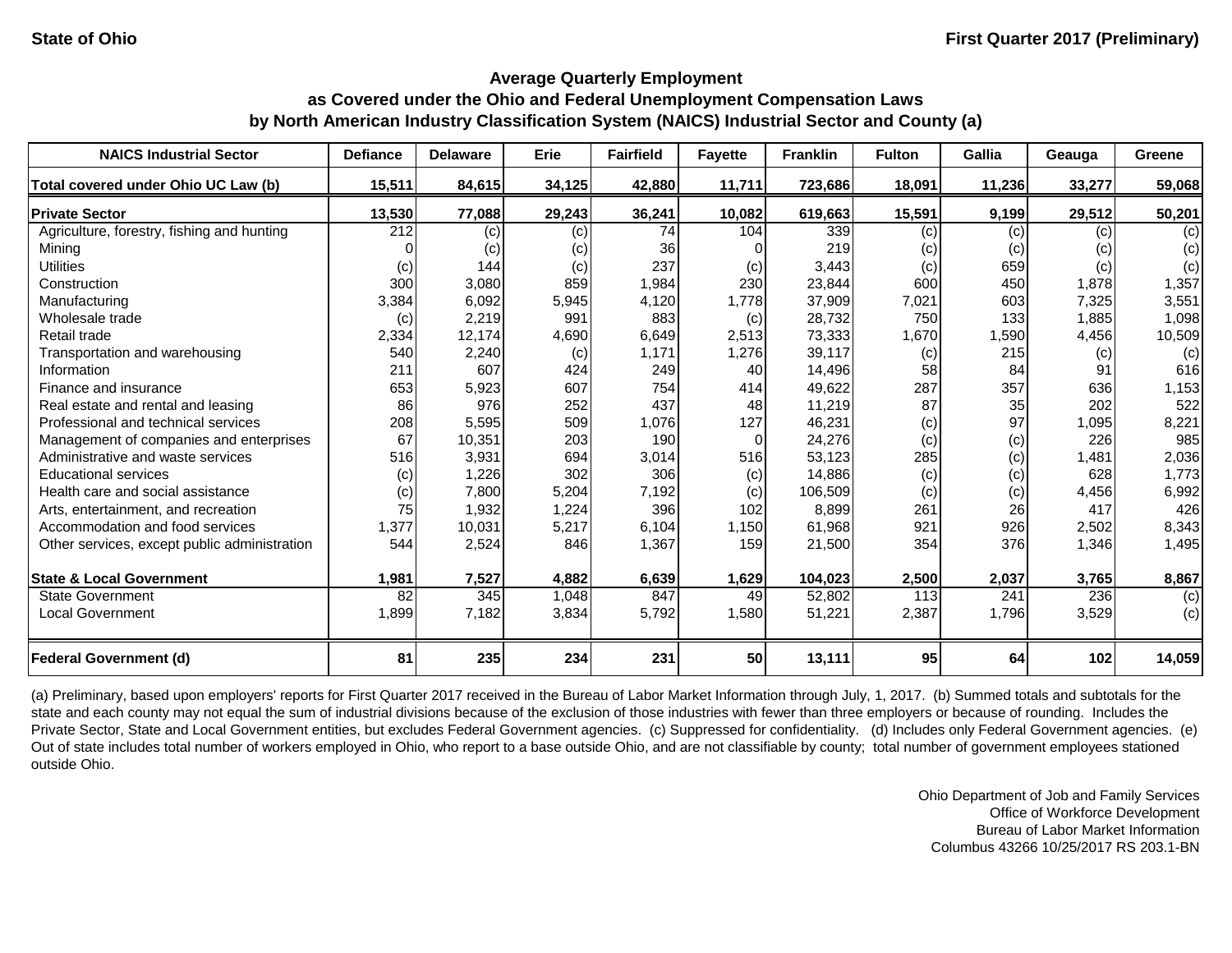| <b>NAICS Industrial Sector</b>               | <b>Guernsey</b> | <b>Hamilton</b> | <b>Hancock</b> | <b>Hardin</b>  | <b>Harrison</b> | Henry    | <b>Highland</b> | <b>Hocking</b>  | <b>Holmes</b> | Huron  |
|----------------------------------------------|-----------------|-----------------|----------------|----------------|-----------------|----------|-----------------|-----------------|---------------|--------|
| Total covered under Ohio UC Law (b)          | 14,741          | 496,952         | 44,772         | 8,295          | 3,840           | 10,734   | 10,192          | 6,537           | 18,871        | 19,898 |
| <b>Private Sector</b>                        | 12,594          | 454,219         | 41,566         | 6,914          | 3,111           | 8,812    | 7,862           | 4,835           | 17,321        | 17,606 |
| Agriculture, forestry, fishing and hunting   | 23              | 241             | (c)            | 225            | (c)             | (c)      | 40              | (c)             | 188           | (c)    |
| Mining                                       | 454             | 126             | (c)            | 0              | (c)             | (c)      | 22              | (c)             | 68            | (c)    |
| <b>Utilities</b>                             | 57              | 1,163           | 100            | 48             | 94              | 21       | 58              | 10 <sup>1</sup> | 116           | (c)    |
| Construction                                 | 742             | 21,588          | 955            | 134            | 294             | 600      | 273             | 243             | 2,046         | 1,114  |
| Manufacturing                                | 2,856           | 49,498          | 12,302         | 1,948          | 539             | 3,279    | 1,764           | 911             | 7,074         | 5,929  |
| Wholesale trade                              | 337             | 21,877          | 1,406          | 187            | 195             | 221      | 225             | 45              | 859           | (c)    |
| Retail trade                                 | 1,813           | 42,009          | 4,486          | 844            | 275             | 914      | 1,591           | 843             | 2,383         | 2,054  |
| Transportation and warehousing               | 450             | 11,821          | 3,778          | 224            | 214             | 470      | 119             | 36              | 745           | 761    |
| Information                                  | 92              | 8,479           | 349            | 57             | (c)             | 74       | 72              | 40              | 75            | 144    |
| Finance and insurance                        | 282             | 30,621          | 592            | 217            | 64              | 243      | 377             | 130             | 371           | 415    |
| Real estate and rental and leasing           | 74              | 7,198           | 403            | 46             | 90              | 69       | 60              | 93              | 47            | 131    |
| Professional and technical services          | 343             | 37,649          | 1,383          | 130            | (c)             | 85       | 105             | (c)             | 273           | (c)    |
| Management of companies and enterprises      | 13              | 26,579          | 2,112          | $\overline{O}$ | (c)             | $\Omega$ | 102             | (c)             | 42            | (c)    |
| Administrative and waste services            | 251             | 30,678          | 1,837          | 133            | 157             | 199      | 504             | 195             | 338           | 356    |
| <b>Educational services</b>                  | 76              | 11,822          | 997            | (c)            | 0               | 37       | 70              | 33              | (c)           | 277    |
| Health care and social assistance            | 2,850           | 84,923          | 5,242          | (c)            | 439             | 1,496    | 1,215           | 739             | (c)           | 2,536  |
| Arts, entertainment, and recreation          | 32              | 8,174           | 181            | 54             | 10              | 43       | 63              | 23              | 50            | 85     |
| Accommodation and food services              | 1,492           | 44,050          | 4,102          | 707            | 168             | 641      | 941             | 1,073           | 1,289         | 1,758  |
| Other services, except public administration | 357             | 15,722          | 1,298          | 203            | (c)             | 299      | 261             | 212             | 290           | 637    |
| <b>State &amp; Local Government</b>          | 2,147           | 42,733          | 3,206          | 1,381          | 729             | 1,922    | 2,330           | 1,702           | 1,550         | 2,292  |
| <b>State Government</b>                      | 490             | 8,914           | 167            | 38             | 48              | 43       | 78              | 282             | 44            | 76     |
| <b>Local Government</b>                      | 1,657           | 33,819          | 3,039          | 1,343          | 681             | 1,879    | 2,252           | 1,420           | 1,506         | 2,216  |
| <b>Federal Government (d)</b>                | 119             | 8,368           | 148            | 72             | 51              | 67       | 98              | 46              | 61            | 139    |

(a) Preliminary, based upon employers' reports for First Quarter 2017 received in the Bureau of Labor Market Information through July, 1, 2017. (b) Summed totals and subtotals for the state and each county may not equal the sum of industrial divisions because of the exclusion of those industries with fewer than three employers or because of rounding. Includes the Private Sector, State and Local Government entities, but excludes Federal Government agencies. (c) Suppressed for confidentiality. (d) Includes only Federal Government agencies. (e) Out of state includes total number of workers employed in Ohio, who report to a base outside Ohio, and are not classifiable by county; total number of government employees stationed outside Ohio.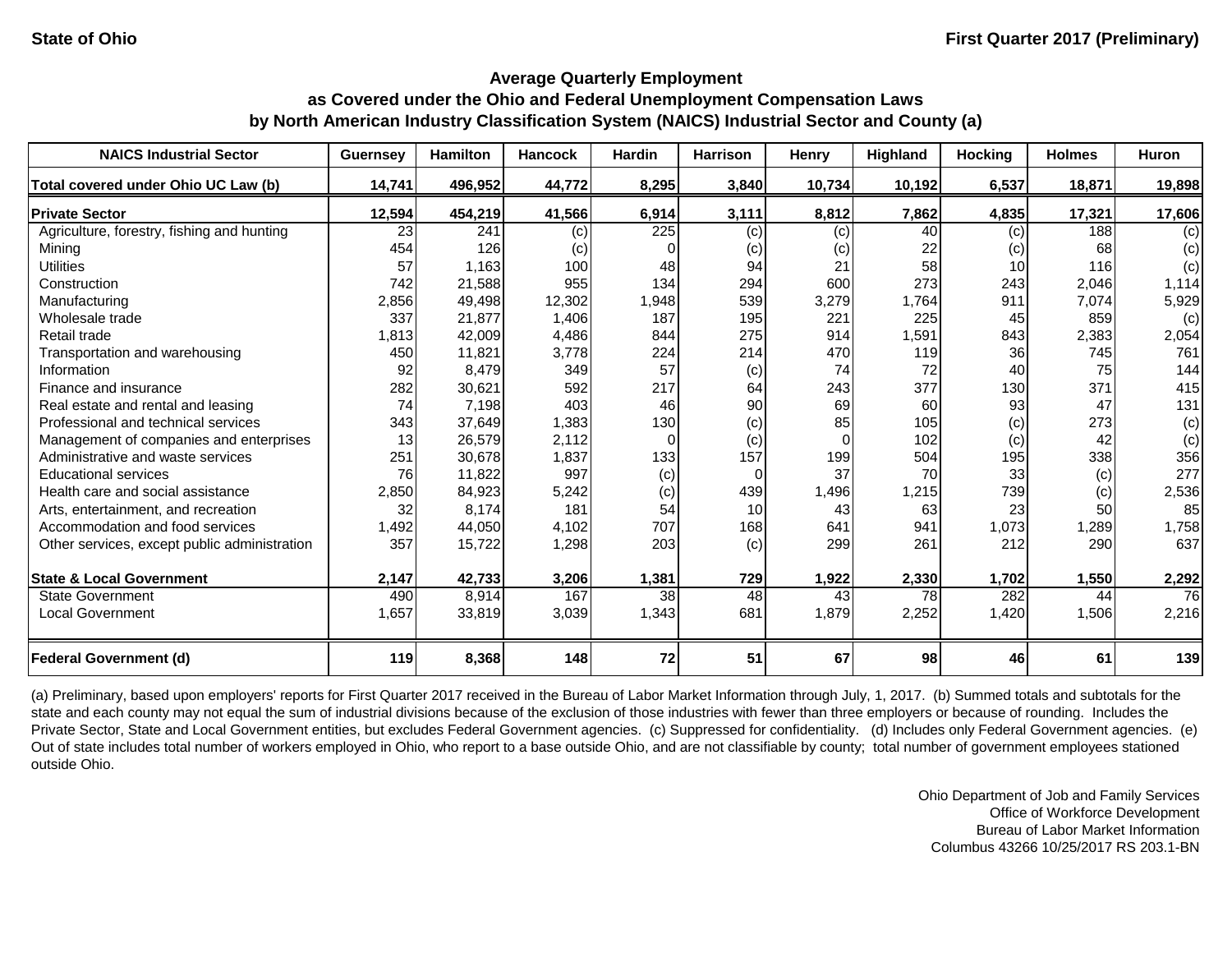| <b>NAICS Industrial Sector</b>               | <b>Jackson</b> | <b>Jefferson</b> | <b>Knox</b> | Lake   | Lawrence | <b>Licking</b> | Logan  | Lorain | Lucas   | <b>Madison</b> |
|----------------------------------------------|----------------|------------------|-------------|--------|----------|----------------|--------|--------|---------|----------------|
| Total covered under Ohio UC Law (b)          | 9,939          | 19,945           | 19,666      | 92,236 | 12,350   | 51,968         | 19,718 | 94,494 | 204,088 | 17,178         |
| <b>Private Sector</b>                        | 8,460          | 16,796           | 17,045      | 81,454 | 9,592    | 44,319         | 17,511 | 80,204 | 178,496 | 14,051         |
| Agriculture, forestry, fishing and hunting   | 44             |                  | 91          | 603    |          | 709            | 117    | 878    | 204     | 226            |
| Mining                                       | 43             | 44               | 72          | 207    | (c)      | 68             | 35     | 17     | 82      | $\Omega$       |
| <b>Utilities</b>                             | 39             | 838              | 47          | 1,043  | 88       | 211            | 34     | 207    | 383     | $\Omega$       |
| Construction                                 | 367            | 825              | 792         | 3,693  | 702      | 2,306          | 541    | 3,638  | 7,834   | 429            |
| Manufacturing                                | 2,978          | 1,238            | 4,462       | 20,778 | (c)      | 7,111          | 5,101  | 16,301 | 23,490  | 4,125          |
| Wholesale trade                              | 142            | 486              | 448         | 3,354  | 248      | 1,555          | 503    | 3,437  | 7,248   | 343            |
| Retail trade                                 | 1,440          | 2,921            | 2,207       | 12,386 | 1,777    | 7,098          | 1,596  | 12,193 | 23,830  | 2,075          |
| Transportation and warehousing               | 155            | 1,305            | 286         | 1,163  | 633      | 1,525          | 2,126  | 2,124  | 6,454   | 2,482          |
| Information                                  | 60             | 378              | 145         | 659    | 69       | 249            | 67     | 602    | 1,891   | 55             |
| Finance and insurance                        | 255            | 369              | 366         | 1,463  | 261      | 2,460          | 299    | 1,925  | 5,286   | 150            |
| Real estate and rental and leasing           | 52             | 197              | 143         | 765    | 170      | 455            | 164    | 798    | 2,245   | 52             |
| Professional and technical services          | 106            | (c)              | 295         | 2,981  | 201      | 1,866          | (c)    | 2,342  | 8,750   | (c)            |
| Management of companies and enterprises      | 36             | (c)              | 91          | 1,301  | 83       | 715            | (c)    | 1,235  | 5,942   | (c)            |
| Administrative and waste services            | 354            | 852              | 1,018       | 4,432  | 507      | 2,577          | 1,859  | 5,842  | 13,596  | 1,002          |
| <b>Educational services</b>                  | (c)            | (c)              | 1,286       | 1,763  | 64       | 939            | 11     | 2,501  | 3,372   | (c)            |
| Health care and social assistance            | (c)            | $\left( $        | 2,977       | 11,623 | 2,823    | 6,833          | 1,991  | 13,690 | 38,049  | (c)            |
| Arts, entertainment, and recreation          | 28             | 137              | 62          | 882    | 24       | 428            | 541    | 729    | 3,530   | 48             |
| Accommodation and food services              | 876            | 1,665            | 1,721       | 9,622  | 1,130    | 5,162          | 1,269  | 8,886  | 19,769  | 993            |
| Other services, except public administration | 225            | 620              | 535         | 2,736  | 278      | 2,051          | 443    | 2,858  | 6,541   | 148            |
| <b>State &amp; Local Government</b>          | 1,479          | 3,149            | 2,621       | 10,782 | 2,758    | 7,649          | 2,207  | 14,290 | 25,592  | 3,127          |
| <b>State Government</b>                      | 136            | 73               | 285         | 81     | 313      | 837            | 75     | 1,153  | 7,508   | 1,358          |
| <b>Local Government</b>                      | 1,343          | 3,076            | 2,336       | 10,701 | 2,445    | 6,812          | 2,132  | 13,137 | 18,084  | 1,769          |
| <b>Federal Government (d)</b>                | 69             | 166              | 103         | 461    | 129      | 365            | 126    | 1,070  | 1,817   | 79             |

(a) Preliminary, based upon employers' reports for First Quarter 2017 received in the Bureau of Labor Market Information through July, 1, 2017. (b) Summed totals and subtotals for the state and each county may not equal the sum of industrial divisions because of the exclusion of those industries with fewer than three employers or because of rounding. Includes the Private Sector, State and Local Government entities, but excludes Federal Government agencies. (c) Suppressed for confidentiality. (d) Includes only Federal Government agencies. (e) Out of state includes total number of workers employed in Ohio, who report to a base outside Ohio, and are not classifiable by county; total number of government employees stationed outside Ohio.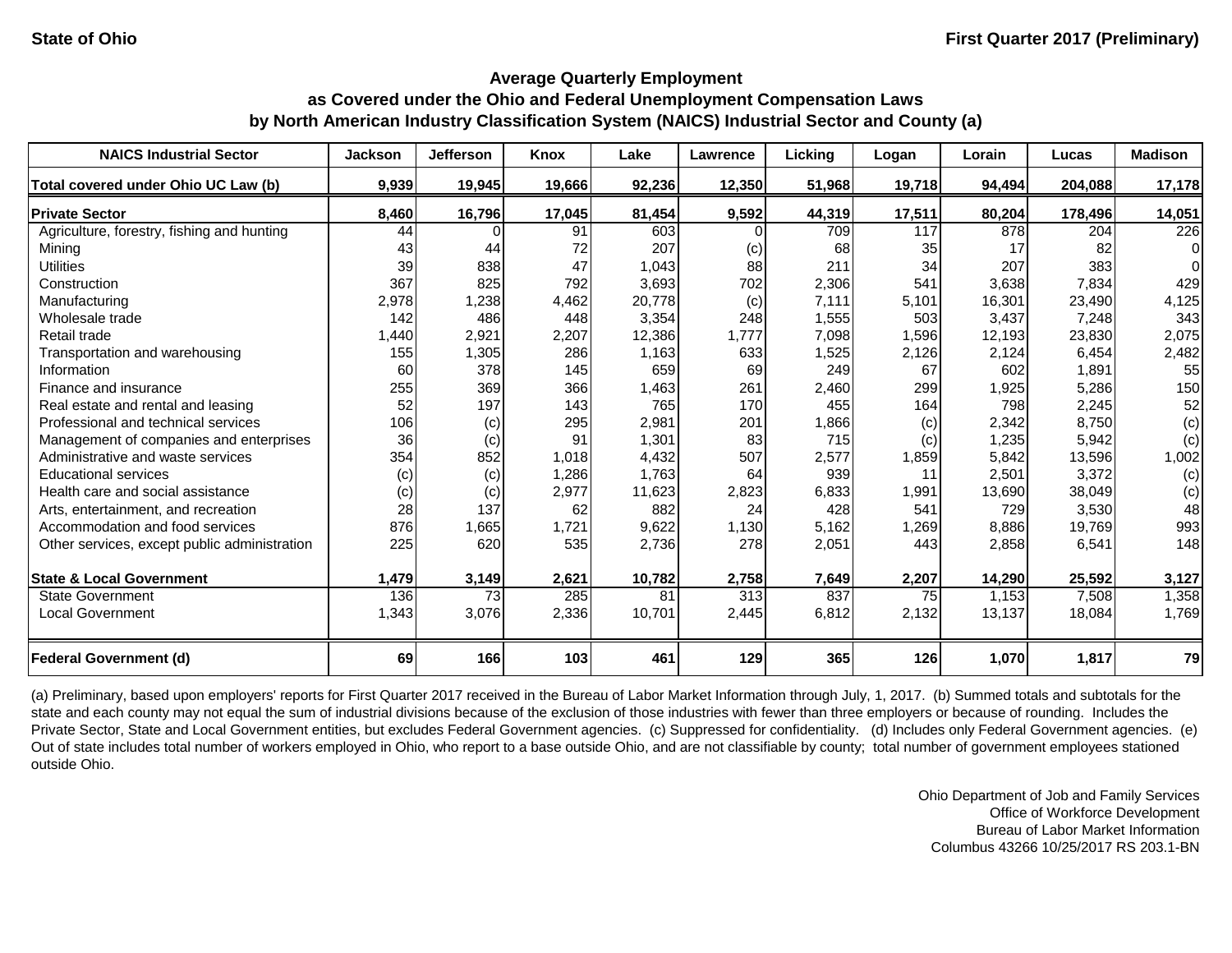| <b>NAICS Industrial Sector</b>               | <b>Mahoning</b> | <b>Marion</b> | <b>Medina</b> | <b>Meigs</b> | <b>Mercer</b> | <b>Miami</b> | <b>Monroe</b> | <b>Montgomery</b> | Morgan | <b>Morrow</b> |
|----------------------------------------------|-----------------|---------------|---------------|--------------|---------------|--------------|---------------|-------------------|--------|---------------|
| Total covered under Ohio UC Law (b)          | 93,424          | 23,721        | 58,497        | 3,303        | 19,468        | 39,772       | 2,590         | 245,044           | 2,545  | 4,977         |
| <b>Private Sector</b>                        | 80,872          | 19,932        | 51,701        | 2,279        | 16,932        | 35,182       | 1,830         | 218,444           | 1,934  | 3,405         |
| Agriculture, forestry, fishing and hunting   | 132             | (c)           | 151           | (c)          | (c)           | 102          | 17            | 178               | (c)    | 40            |
| Mining                                       | 127             | (c)           | 13            | (c)          | (c)           | 60           | 103           | 24                | (c)    | 9             |
| <b>Utilities</b>                             | 341             | 98            | 49            | (c)          | (c)           | (c)          | 44            | 678               | (c)    | (c)           |
| Construction                                 | 3,909           | 534           | 3,192         | 187          | 935           | 1,445        | 127           | 8,245             | 85     | 178           |
| Manufacturing                                | 8,756           | 5,855         | 9,099         | 125          | 6,733         | 10,508       | 13            | 27,516            | 389    | 949           |
| Wholesale trade                              | 4,143           | 636           | 3,295         | 42           | (c)           | (c)          | 44            | 8,835             | (c)    | 97            |
| Retail trade                                 | 11,894          | 2,653         | 8,124         | 508          | 2,004         | 4,797        | 336           | 23,610            | 293    | 592           |
| Transportation and warehousing               | 3,194           | 850           | 2,971         | (c)          | 1,051         | 2,150        | 204           | 8,428             | 10     | (c)           |
| Information                                  | 1,067           | 323           | 333           | (c)          | 155           | 93           | (c)           | 7,151             | 21     | 16            |
| Finance and insurance                        | 1,814           | 305           | 1,053         | 128          | 610           | 692          | 152           | 10,109            | 80     | 68            |
| Real estate and rental and leasing           | 893             | 332           | 532           | 22           | 75            | 273          | 12            | 2,891             |        | 69            |
| Professional and technical services          | 2,703           | 244           | 1,994         | (c)          | 331           | (c)          | (c)           | 12,642            | 51     | (c)           |
| Management of companies and enterprises      | 1,234           | 118           | 2,980         | (c)          | (c)           | (c)          | $\Omega$      | 3,703             |        | (c)           |
| Administrative and waste services            | 6,356           | 1,207         | 2,594         | 74           | (c)           | 2,106        | 70            | 15,085            | 23     | 95            |
| <b>Educational services</b>                  | 741             | 64            | 496           | (c)          | (c)           | 180          | (c)           | 6,534             |        | (c)           |
| Health care and social assistance            | 19,198          | 3,922         | 6,650         | (c)          | (c)           | 4,177        | (c)           | 50,219            | 381    | (c)           |
| Arts, entertainment, and recreation          | 1,327           | 99            | 635           | $\Omega$     | 70            | 194          | (c)           | 2,681             | (c)    | 52            |
| Accommodation and food services              | 10,124          | 1,910         | 5,821         | 391          | 1,125         | 3,824        | (c)           | 22,761            | (c)    | 362           |
| Other services, except public administration | 2,920           | 658           | 1,718         | (c)          | 718           | 1,266        | 120           | 7,155             | 35     | 70            |
| <b>State &amp; Local Government</b>          | 12,552          | 3,789         | 6,796         | 1,024        | 2,536         | 4,590        | 760           | 26,600            | 611    | 1,572         |
| <b>State Government</b>                      | 2,673           | 704           | 115           | 38           | 189           | 130          | 38            | 1,273             | 57     | 65            |
| <b>Local Government</b>                      | 9,879           | 3,085         | 6,681         | 986          | 2,347         | 4,460        | 722           | 25,327            | 554    | 1,507         |
| <b>Federal Government (d)</b>                | 1,157           | 109           | 346           | 57           | 93            | 187          | 51            | 4,195             | 46     | 45            |

(a) Preliminary, based upon employers' reports for First Quarter 2017 received in the Bureau of Labor Market Information through July, 1, 2017. (b) Summed totals and subtotals for the state and each county may not equal the sum of industrial divisions because of the exclusion of those industries with fewer than three employers or because of rounding. Includes the Private Sector, State and Local Government entities, but excludes Federal Government agencies. (c) Suppressed for confidentiality. (d) Includes only Federal Government agencies. (e) Out of state includes total number of workers employed in Ohio, who report to a base outside Ohio, and are not classifiable by county; total number of government employees stationed outside Ohio.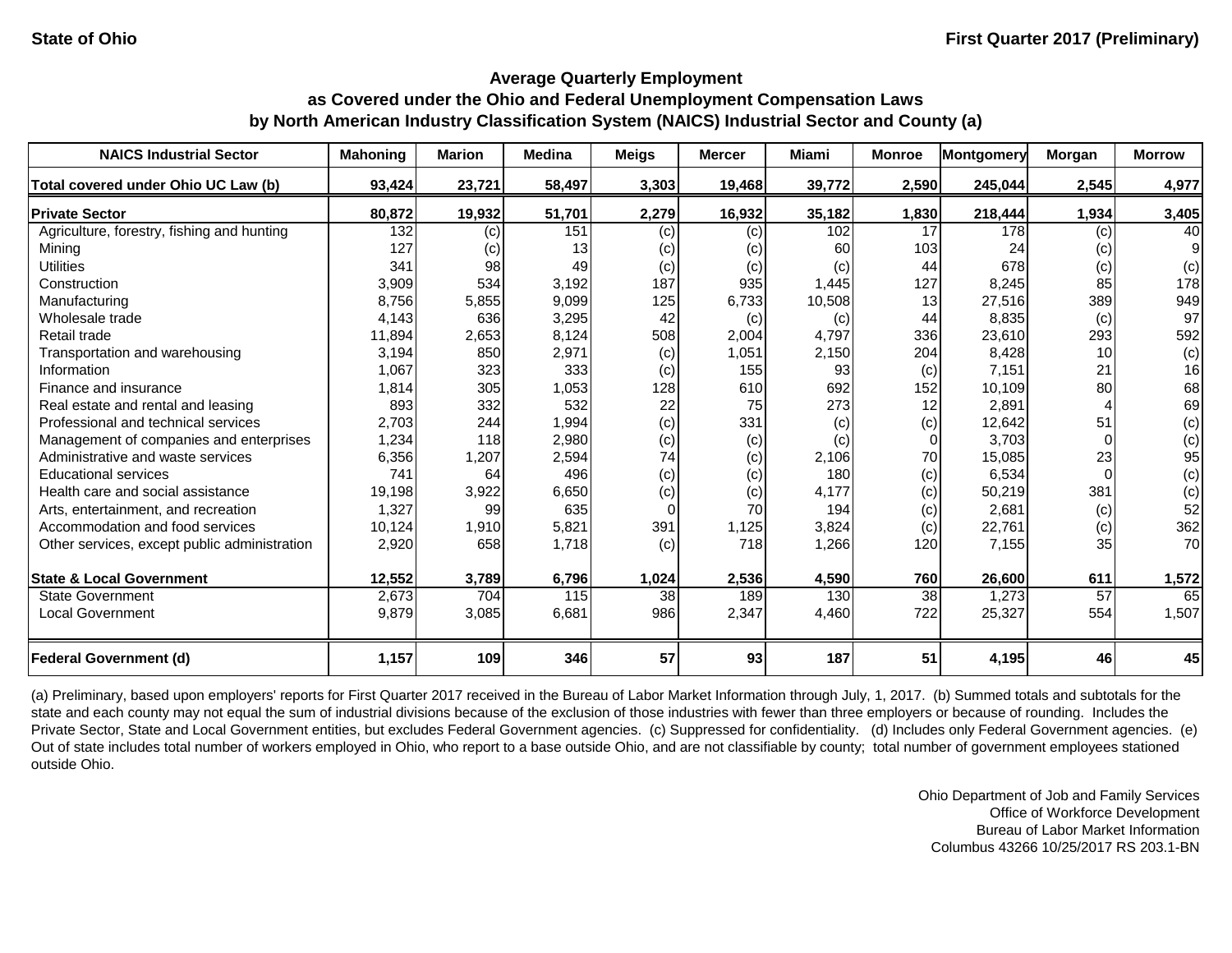| <b>NAICS Industrial Sector</b>               | <b>Muskingum</b>           | <b>Noble</b> | <b>Ottawa</b> | <b>Paulding</b> | <b>Perry</b> | <b>Pickaway</b> | <b>Pike</b> | Portage | <b>Preble</b> | Putnam   |
|----------------------------------------------|----------------------------|--------------|---------------|-----------------|--------------|-----------------|-------------|---------|---------------|----------|
| Total covered under Ohio UC Law (b)          | 32,419                     | 2,957        | 11,854        | 4,668           | 5,763        | 13,245          | 9,599       | 53,217  | 10,358        | 11,297   |
| <b>Private Sector</b>                        | 27,422                     | 2,000        | 9,775         | 3,653           | 4,233        | 9,369           | 8,206       | 42,217  | 8,609         | 9,719    |
| Agriculture, forestry, fishing and hunting   | 28                         |              | 55            | 581             | 19           | (c)             | (c)         | 125     | (c)           | (c)      |
| Mining                                       | 321                        | 106          | 78            | 10              | 132          | (c)             | (c)         | 278     | (c)           | (c)      |
| <b>Utilities</b>                             | 234                        | 10           | (c)           | (c)             | 28           | 34              | (c)         | (c)     | (c)           | (c)      |
| Construction                                 | 756                        | 98           | 462           | 91              | 294          | 733             | 434         | 1,637   | 381           | 781      |
| Manufacturing                                | 2,843                      | 262          | 1,954         | 1,340           | 801          | 1,952           | 1,129       | 10,119  | 3,075         | 3,493    |
| Wholesale trade                              | 894                        | 119          | (c)           | (c)             | 253          | 285             | (c)         | 3,192   | (c)           | 459      |
| Retail trade                                 | 5,273                      | 311          | 1,344         | 365             | 692          | 1,478           | 999         | 6,696   | 1,214         | 1,039    |
| Transportation and warehousing               | 1,569                      | 148          | 246           | 149             | 76           | 419             | 371         | (c)     | 333           | (c)      |
| Information                                  | 628                        | 11           | 63            | 21              | 22           | 51              | 35          | 470     | 26            | 65       |
| Finance and insurance                        | 752                        | 102          | 282           | 100             | 155          | 284             | 217         | 655     | 222           | 281      |
| Real estate and rental and leasing           | 227                        |              | 97            | 27              | 18           | 106             | 39          | 465     | 69            | 28       |
| Professional and technical services          | 666                        | 128          | 173           | 82              | 98           | (c)             | (c)         | 1,326   | (c)           | 240      |
| Management of companies and enterprises      | 249                        | (c)          | 75            | 0               | 38           | (c)             | (c)         | 963     | (c)           | $\Omega$ |
| Administrative and waste services            | 1,311                      | (c)          | 187           | 53              | 193          | 579             | ,989        | 1,466   | 232           | 333      |
| <b>Educational services</b>                  | $\left( \mathrm{c}\right)$ |              | (c)           | (c)             | (c)          | (c)             | (c)         | 565     | 11            | 124      |
| Health care and social assistance            | (c)                        | 345          | (c)           | (c)             | (c)          | (c)             | (c)         | 5,391   | 1,167         | 1,114    |
| Arts, entertainment, and recreation          | 287                        | (c)          | 354           | (c)             | 21           | 57              | (c)         | 313     | 21            | 30       |
| Accommodation and food services              | 3,322                      | (c)          | 1,406         | (c)             | 394          | 1,276           | (c)         | 5,530   | 991           | 838      |
| Other services, except public administration | 1,157                      | 63           | 349           | 75              | 145          | 270             | 182         | 1,549   | 326           | 435      |
| <b>State &amp; Local Government</b>          | 4,997                      | 957          | 2,079         | 1,015           | 1,530        | 3,876           | 1,393       | 11,000  | 1,749         | 1,578    |
| <b>State Government</b>                      | 351                        | 473          | 141           | 35              | 41           | 1,348           | 88          | (c)     | 58            | 38       |
| <b>Local Government</b>                      | 4,646                      | 484          | 1,938         | 980             | 1,489        | 2,528           | 1,305       | (c)     | 1,691         | 1,540    |
| <b>Federal Government (d)</b>                | 221                        | 22           | 254           | 49              | 64           | 93              | 64          | 338     | 70            | 64       |

(a) Preliminary, based upon employers' reports for First Quarter 2017 received in the Bureau of Labor Market Information through July, 1, 2017. (b) Summed totals and subtotals for the state and each county may not equal the sum of industrial divisions because of the exclusion of those industries with fewer than three employers or because of rounding. Includes the Private Sector, State and Local Government entities, but excludes Federal Government agencies. (c) Suppressed for confidentiality. (d) Includes only Federal Government agencies. (e) Out of state includes total number of workers employed in Ohio, who report to a base outside Ohio, and are not classifiable by county; total number of government employees stationed outside Ohio.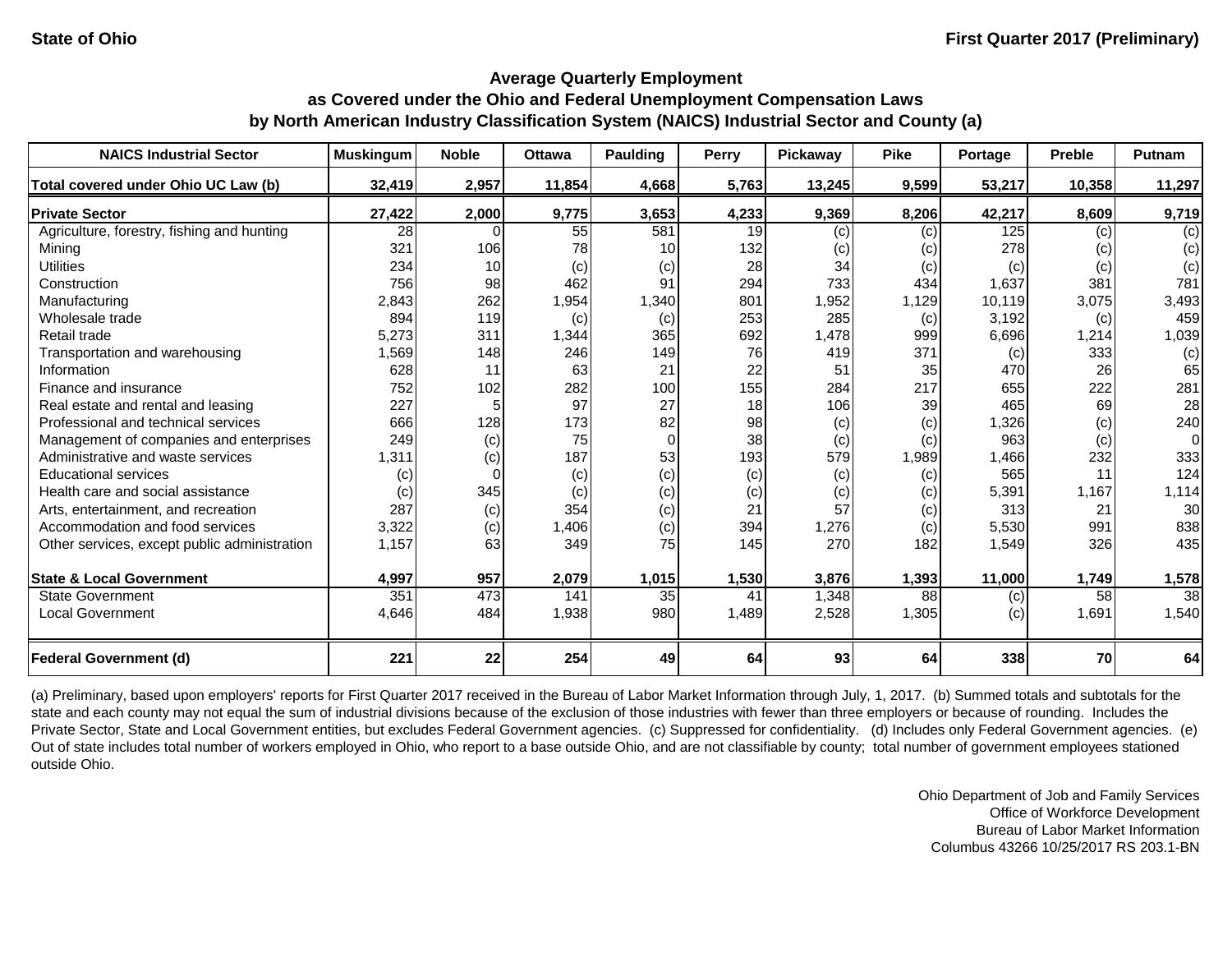| <b>NAICS Industrial Sector</b>               | <b>Richland</b> | <b>Ross</b> | <b>Sandusky</b> | <b>Scioto</b> | <b>Seneca</b> | <b>Shelby</b> | <b>Stark</b> | <b>Summit</b> | <b>Trumbull</b> | <b>Tuscarawas</b> |
|----------------------------------------------|-----------------|-------------|-----------------|---------------|---------------|---------------|--------------|---------------|-----------------|-------------------|
| Total covered under Ohio UC Law (b)          | 49,181          | 25,881      | 25,735          | 23,425        | 18,885        | 26,553        | 154,995      | 259,865       | 65,815          | 35,128            |
| <b>Private Sector</b>                        | 42,291          | 20,995      | 22,766          | 18,622        | 16,404        | 24,247        | 136,919      | 234,281       | 56,738          | 30,435            |
| Agriculture, forestry, fishing and hunting   | (c)             | 91          | (c)             | (c)           | 53            | 128           | 204          | 56            | 83              | 126               |
| Mining                                       | (c)             | 28          | (c)             | (c)           | 134           |               | 342          | 106           | 68              | 937               |
| <b>Utilities</b>                             | (c)             | 197         | 38              | 94            | 107           | (c)           | 594          | 1,019         | (c)             | 97                |
| Construction                                 | 1,891           | 689         | 807             | 529           | 820           | 1,479         | 6,423        | 9,254         | 2,105           | 1,232             |
| Manufacturing                                | 9,677           | 3,842       | 9,623           | 1,308         | 4,258         | 12,656        | 24,691       | 28,649        | 11,101          | 7,269             |
| Wholesale trade                              | 1,529           | 469         | 606             | 348           | 702           | 1,200         | 6,057        | 13,212        | (c)             | 1,378             |
| Retail trade                                 | 6,608           | 4,014       | 2,580           | 3,055         | 2,192         | 1,849         | 19,177       | 29,999        | 10,123          | 4,385             |
| Transportation and warehousing               | (c)             | 730         | 689             | 523           | 619           | (c)           | 3,299        | 8,148         | 2,618           | 886               |
| Information                                  | 557             | 279         | 120             | 147           | 220           | 90            | 1,480        | 3,884         | 437             | 231               |
| Finance and insurance                        | 1,067           | 462         | 474             | 586           | 414           | 332           | 5,224        | 9,562         | 1,369           | 655               |
| Real estate and rental and leasing           | 302             | 143         | 354             | 230           | 73            | 85            | 1,362        | 2,738         | 801             | 301               |
| Professional and technical services          | 853             | 304         | 353             | 522           | (c)           | (c)           | 4,812        | 13,740        | 1,303           | 942               |
| Management of companies and enterprises      | 66              | 225         | 218             | 72            | (c)           | (c)           | 1,121        | 15,364        | 723             | 96                |
| Administrative and waste services            | 4,098           | 877         | 733             | 459           | 423           | 1,355         | 8,298        | 16,354        | 3,813           | 1,662             |
| <b>Educational services</b>                  | 436             | 110         | (c)             | 190           | 1,180         | 157           | 3,214        | 4,039         | 540             | 176               |
| Health care and social assistance            | 7,371           | 4,996       | (c)             | 7,503         | 2,298         | 1,902         | 27,484       | 44,250        | 10,503          | 5,213             |
| Arts, entertainment, and recreation          | 677             | 110         | 169             | 28            | 95            | 60            | 1,627        | 3,914         | 486             | 261               |
| Accommodation and food services              | 4,500           | 2,938       | 2,025           | 2,526         | 1,829         | 1,278         | 16,092       | 22,139        | 6,630           | 3,526             |
| Other services, except public administration | 1,278           | 492         | 727             | 474           | 602           | 689           | 5,416        | 7,853         | 2,071           | 1,063             |
| <b>State &amp; Local Government</b>          | 6,890           | 4,886       | 2,969           | 4,803         | 2,481         | 2,306         | 18,076       | 25,584        | 9,077           | 4,693             |
| <b>State Government</b>                      | 1,434           | 1,684       | 100             | 1,420         | 265           | 196           | 1,327        | 4,136         | 837             | 495               |
| <b>Local Government</b>                      | 5,456           | 3,202       | 2,869           | 3,383         | 2,216         | 2,110         | 16,749       | 21,448        | 8,240           | 4,198             |
| <b>Federal Government (d)</b>                | 637             | 1,624       | 110             | 164           | 127           | 70            | 956          | 1,684         | 521             | 254               |

(a) Preliminary, based upon employers' reports for First Quarter 2017 received in the Bureau of Labor Market Information through July, 1, 2017. (b) Summed totals and subtotals for the state and each county may not equal the sum of industrial divisions because of the exclusion of those industries with fewer than three employers or because of rounding. Includes the Private Sector, State and Local Government entities, but excludes Federal Government agencies. (c) Suppressed for confidentiality. (d) Includes only Federal Government agencies. (e) Out of state includes total number of workers employed in Ohio, who report to a base outside Ohio, and are not classifiable by county; total number of government employees stationed outside Ohio.